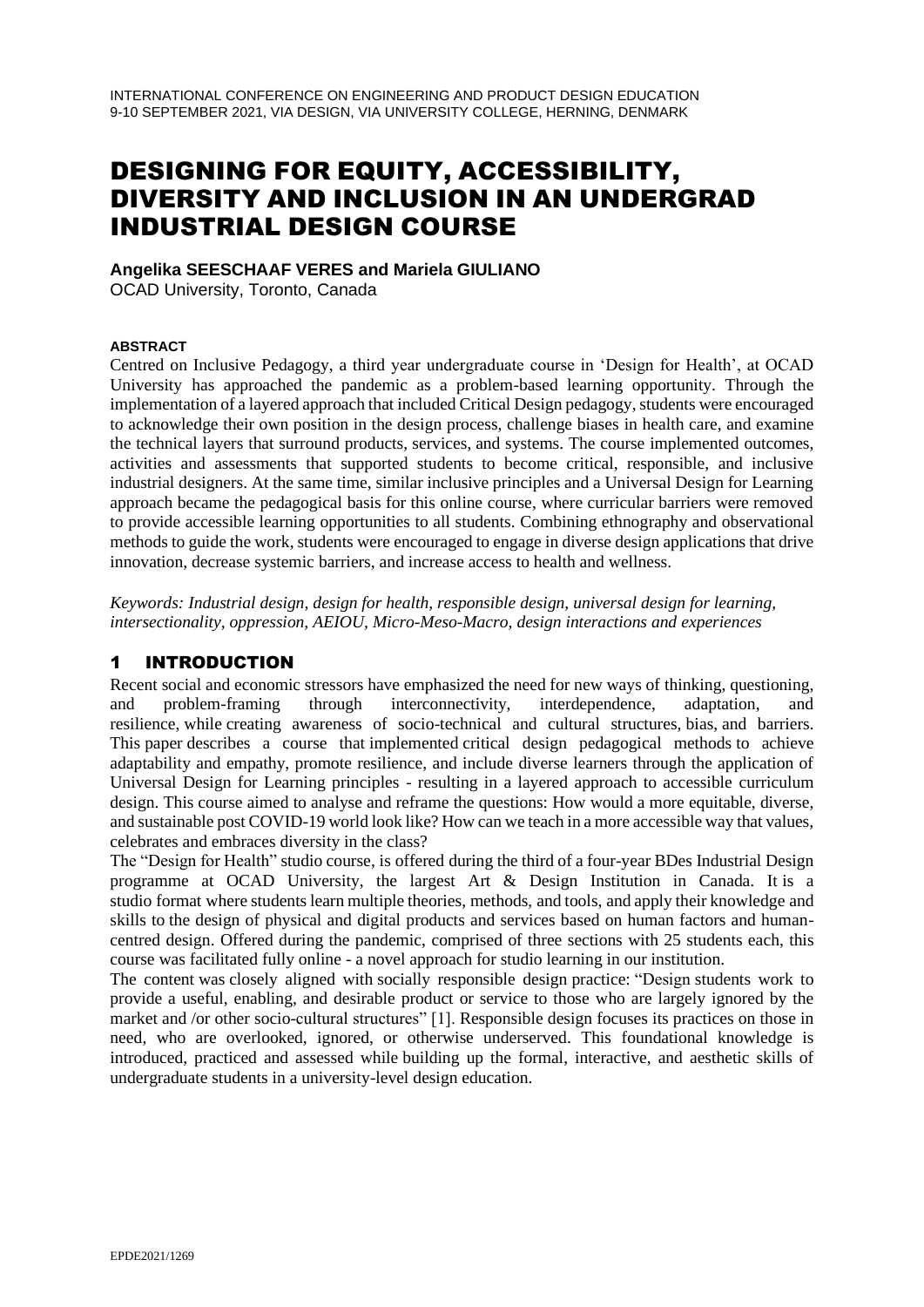## 2 COURSE FRAMEWORKS

The "Design for Health" studio course materials were constructed around the following four frameworks to build students' understanding and analysing of 'socio-technical determinants of health'.

#### **2.1 Social determinants of health model**

Students were introduced to the social determinants of health through readings, lectures and data visualizations. Health is more than medical care. Research shows that medical care, genetics and biology account for only 33% of variance in factors that contribute to our health [2]. The biggest contributors are individual behaviours, social circumstances, environment, all of which include multiple variables that, the authors would argue, can be positively influenced through critical design method and interaction designs that foster accessibility, inclusion, behavioural, social and systemic changes.

#### **2.2 Intersectionality and oppression**

The present course based its work on the 'Theory of Oppression' developed by black female lawyer and activist Kimberley Crenshaw in 1998, and intersectionality, which refers to the social, economic, and political ways in which identity-based systems of oppression and privilege overlap and influence one another [3].

#### **2.3 Micro-Meso-Macro framework**

This ethnographic analysis tool from the social sciences allows for observation and dissemination of how everyday experiences affect people differently, based on the intersection of their gender, ethnicity, and economic status. This framework also facilitates the analysis of the three layers that surround and impact individuals, including experiencing systems of privilege and/or oppression- on the individual (micro)- social (meso) and cultural & institutional layers of our societies (macro) [4].

#### **2.4 Activities, environments, interactions, objects, and users (AEIOU)**

AEIOU [5] is an organizational framework that provides ethnographic analysis and synthesis methods for observational research. This framework prompts students /researchers to attend to, document, and code information under a guiding taxonomy to interpret results and apply to interaction design.

These four key frameworks were integrated into the teaching of product and industrial design methods, including human-centred design, human factors & affordances, and interaction & experience design. Frameworks and design theories were embedded in every aspect of the course including assignments, critique, in-class discussions and evaluation with the goal of increasing awareness and analysing the inherent biases and barriers that surround the way health care systems are constructed and experienced.

## 3 COURSE ASSIGNMENTS

The first assignments of the course built the basis of theories and methods that bridged into applied design approaches. Theories were integrated into activities that encouraged students to consider multiples perspectives during their design process. For the first half of the course, project assignments were completed in small groups to ensure students had the opportunity to practice their knowledge and skills with their peers in different contexts. This strategy was also part of an overall scaffolded approach to prepare students for the self-directed work completed at the end of the term.

One of the group assignments invited the class to describe and share selected experiences living in the pandemic. Students described several interactions such as getting a COVID-19 test, self-isolating in a family setting, grieving, or remote learning. This exercise aimed to centre the pandemic as the main context for the course, start to build community within the online studio classroom, and focus on individual lived experiences as the starting point of the learning process. Given the diversity of the classroom, students faced multiple identities, which in turn shaped their experiences with health care and the educational system. These reflections were further described and analysed using the AEIOU observational research framework, which helped students to identify different pain points, including systemic social-technical issues, and to frame opportunities for user-centred design interventions.

In addition, students individually plotted their intersectional identities into a Wheel of Oppression diagram [6]. A voluntary and anonymous class poll identified at least 10 dimensions on the chart where students self-identified as oppressed. These series of exercises meant to highlight the impact of sociotechnical factors on different contexts and scenarios.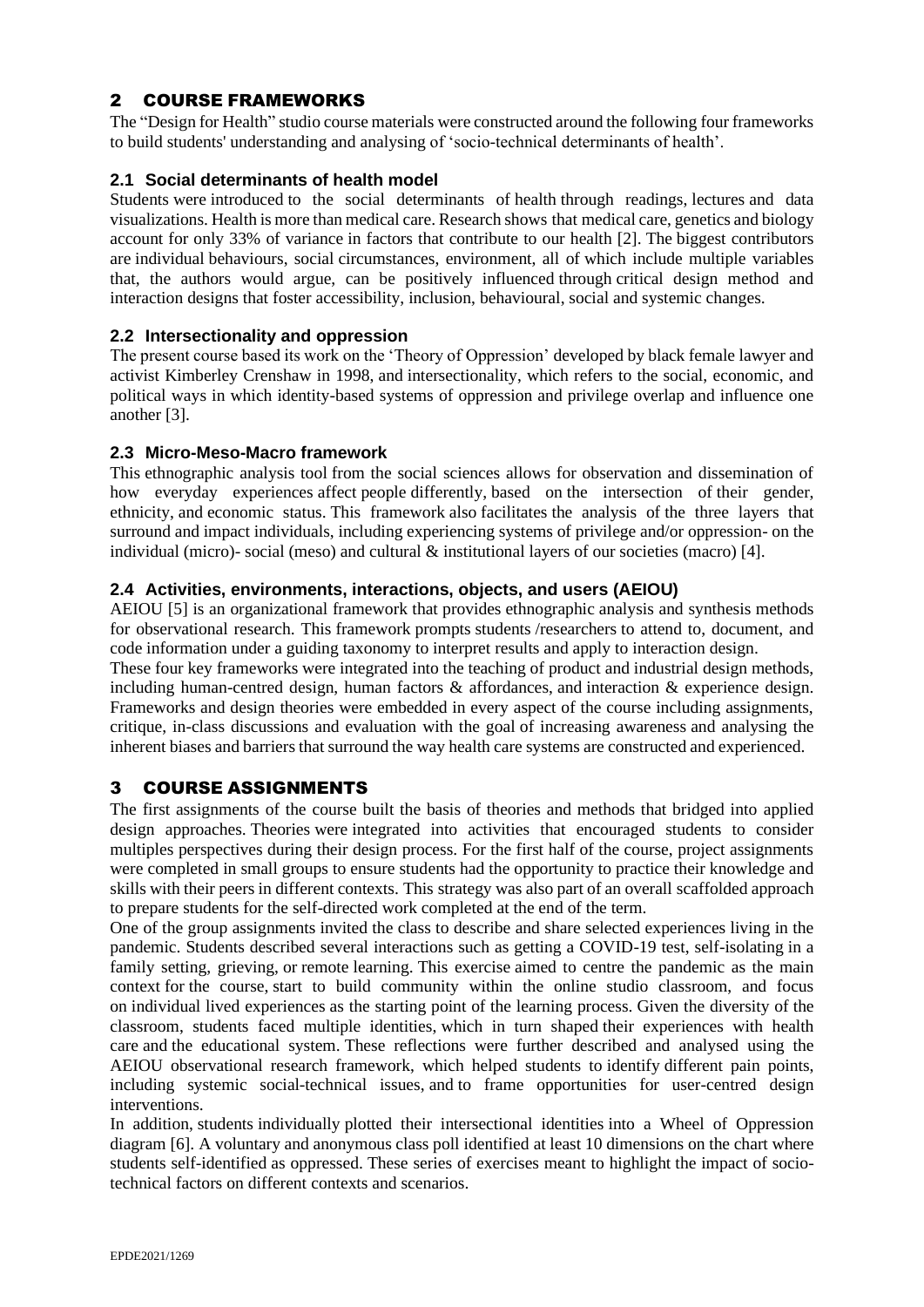One more example is the bandage assignment. This group project asked students to analyse and visualize the interactions and touchpoints between two users during the process of applying a bandage to a cut wound. The users within the scenarios were purposefully selected with diverse gender and ethnic power imbalances to emphasize potential of different experiences. In this assignment, students were introduced to the Micro-Meso-Macro framework to map the interactions between people and assess their perceived barriers and pain points. Figure 1 shows how students integrated these three layers and combined them with the AEIOU framework to map out a user journey and visualize systems of oppression. Through this exercise, students further uncovered that a seemingly simple product such as a bandage is not neutral but holds systems of oppression in its design and materiality. Most bandages are matched to a white person's colour tone and visually represent how white supremacy looks when placed on the wound of a person of colour - acting as a double injury for the user: the accident itself (physical) as well as racism and oppression at large (emotional and mental factors). This critical and analytical approach shifted the design framework of problem solving to enquiring about the surrounding social, cultural and political mechanisms first [7].



Health Care Interaction Map Work Place Accident

*Figure 1. Student example of Bandage assignment. Interactions while integrating Micro-Meso & Macro layers*

In the second half of the course, students embarked on a self-directed six-week project, themed around COVID-19, in which they applied all learned knowledge and skills to design a physical or digital product, service or system that found new opportunities to enhance health care for diverse communities during and after the pandemic. Although the work was independent, students were encouraged to continue consultations with their peers to bring different perspectives and considerations. Final projects were inclusive, accessible, and innovative with products to support intimacy at home, apps and connecting services to enhance access to mental health resources, systems to improve safety COVID-19 measures in airports, or communication platforms for food sharing initiatives, to name a few.

At the end of the course, to optimize authenticity and engagement, the course instructor invited students to self-organize a public online showcase as part of an international design event "Design TO Festival", in January 2021. The opportunity to participate in this exhibition brought higher value and relevance to students' work as they had the chance to share their projects, learn from other designers and familiarize themselves with the international "design scene". Students proposed and discussed award winning products and app solutions that contribute, through design, to a more diverse and equitable approach to health, mental health and beyond – demonstrating that we can get there.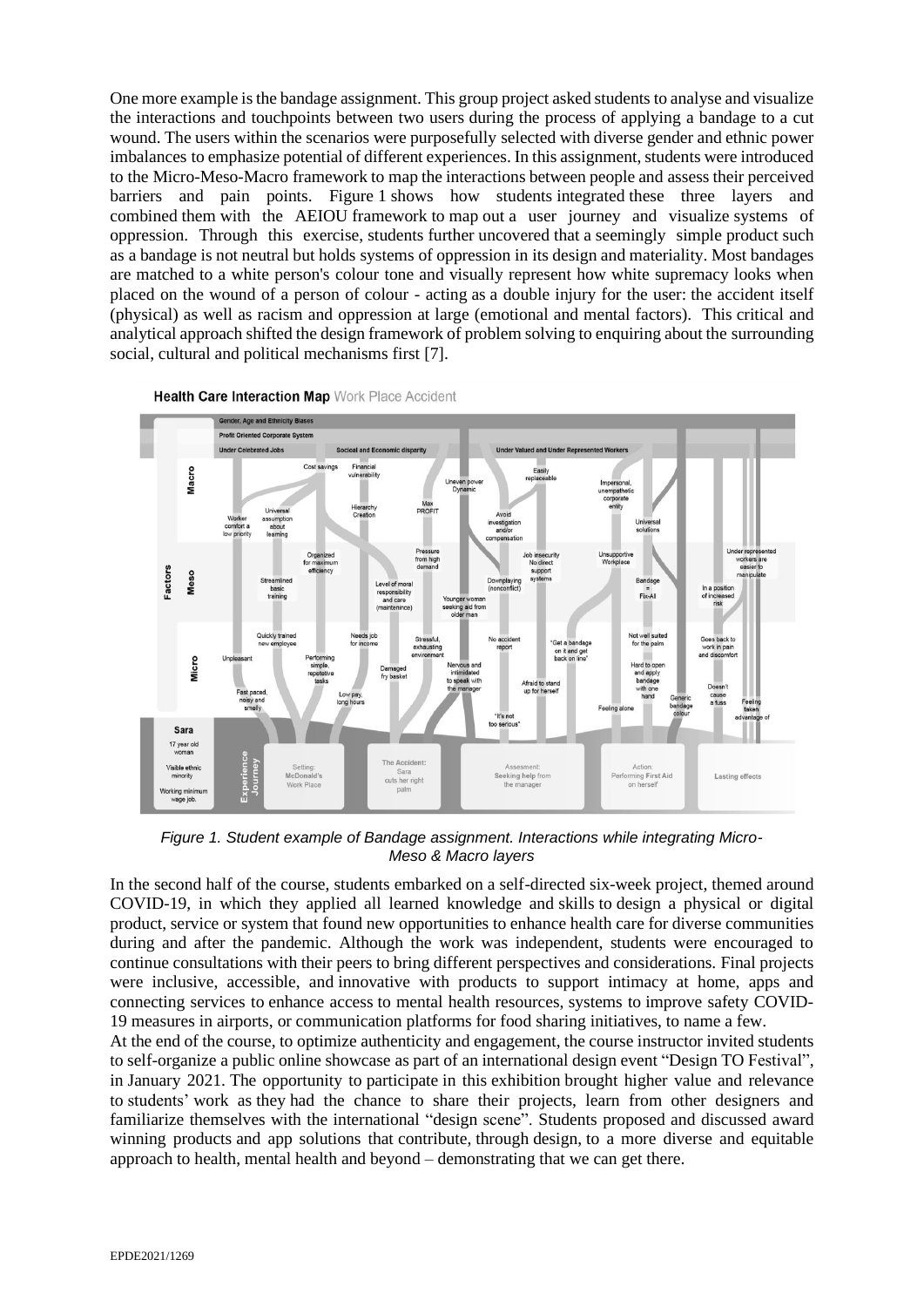## 4 UNIVERSAL DESIGN FOR LEARNING (UDL)

This studio course aimed to bring awareness of the impact of diversity and oppression into the design process through relevant theories and methods, but also with the implementation of an inclusive pedagogy that values diversity and creates a respectful and collaborative space. Since the initial design of the course, principles from UDL were incorporated into the syllabus. The UDL framework [8] acknowledges and values the vast differences in learners' interests as well as the way in which they perceive and process information, relate to the learning environment and show new knowledge. UDL supports all students to become purposeful and motivated, resourceful and knowledgeable, strategic and goal directed. UDL has three main principles that guide its application: multiple means of (a) engagement, (b) representation, and (c) action and expression. Table 1 lists how the UDL framework was applied.

| <b>UDL</b> Principles                         | Description                                                                                                                                                                                                         | Applications in the course                                                                                                                                                                                                                                                                                                                                                                                                                                                                                                         |  |  |
|-----------------------------------------------|---------------------------------------------------------------------------------------------------------------------------------------------------------------------------------------------------------------------|------------------------------------------------------------------------------------------------------------------------------------------------------------------------------------------------------------------------------------------------------------------------------------------------------------------------------------------------------------------------------------------------------------------------------------------------------------------------------------------------------------------------------------|--|--|
| Multiple means<br>of engagement               | Multiple means to engage<br>students and sustain their<br>motivation and interest in<br>the curriculum                                                                                                              | Integration of lived experiences into the<br>$\bullet$<br>learning process<br>Choices on presentation dates and assignment<br>$\bullet$<br>topics<br>Visual maps to structure the course<br>$\bullet$<br>Opportunities to build community through<br>$\bullet$<br>weekly group work and voluntary peer studio<br>spaces<br>Participation in international design event<br>'Design TO Festival'                                                                                                                                     |  |  |
| Multiple means<br>of representation           | Multiple means to present<br>information that supports<br>and values diversity in the<br>classroom, such as<br>different language skills,<br>cultures, learning<br>preferences, abilities, or<br>previous knowledge | Presentation of content in diverse ways (e.g.,<br>$\bullet$<br>videos, text, graphics)<br>Diverse guest speakers bringing in multiple<br>$\bullet$<br>perspectives of health/medical/anthropological<br>approaches<br>Synchronous lectures recorded<br>$\bullet$<br>Connections with other disciplines<br>$\bullet$<br>Translation of theories, methods, and tools into<br>$\bullet$<br>the product design context<br>Guidelines to support respectful peer critiques,<br>$\bullet$<br>and collaborative group work                |  |  |
| Multiple means<br>of action and<br>expression | Multiple opportunities for<br>students to navigate the<br>course and demonstrate<br>their knowledge                                                                                                                 | Student demonstration of knowledge in<br>$\bullet$<br>multiple ways (e.g., choice of written<br>documents, mind maps, oral and visual<br>presentations, or videos to meet outcomes)<br>Video to share the course structure, clarify roles<br>$\bullet$<br>and responsibilities, and provide suggestions to<br>navigate the course<br>Discussions about metacognition (to help<br>$\bullet$<br>students know themselves as learners, acquire<br>new learning skills, and plan, monitor and<br>assess their own learning strategies) |  |  |

| Table 1. Examples of the application of UDL in the current course |  |  |  |
|-------------------------------------------------------------------|--|--|--|
|                                                                   |  |  |  |

## 5 STUDENT FEEDBACK

Student feedback was gathered through a survey that students completed at the end of the course, which included questions on students' self-perceived acquisition of critical thinking and creativity skills, identification of the most helpful assignment, the most effective learning strategies, and challenges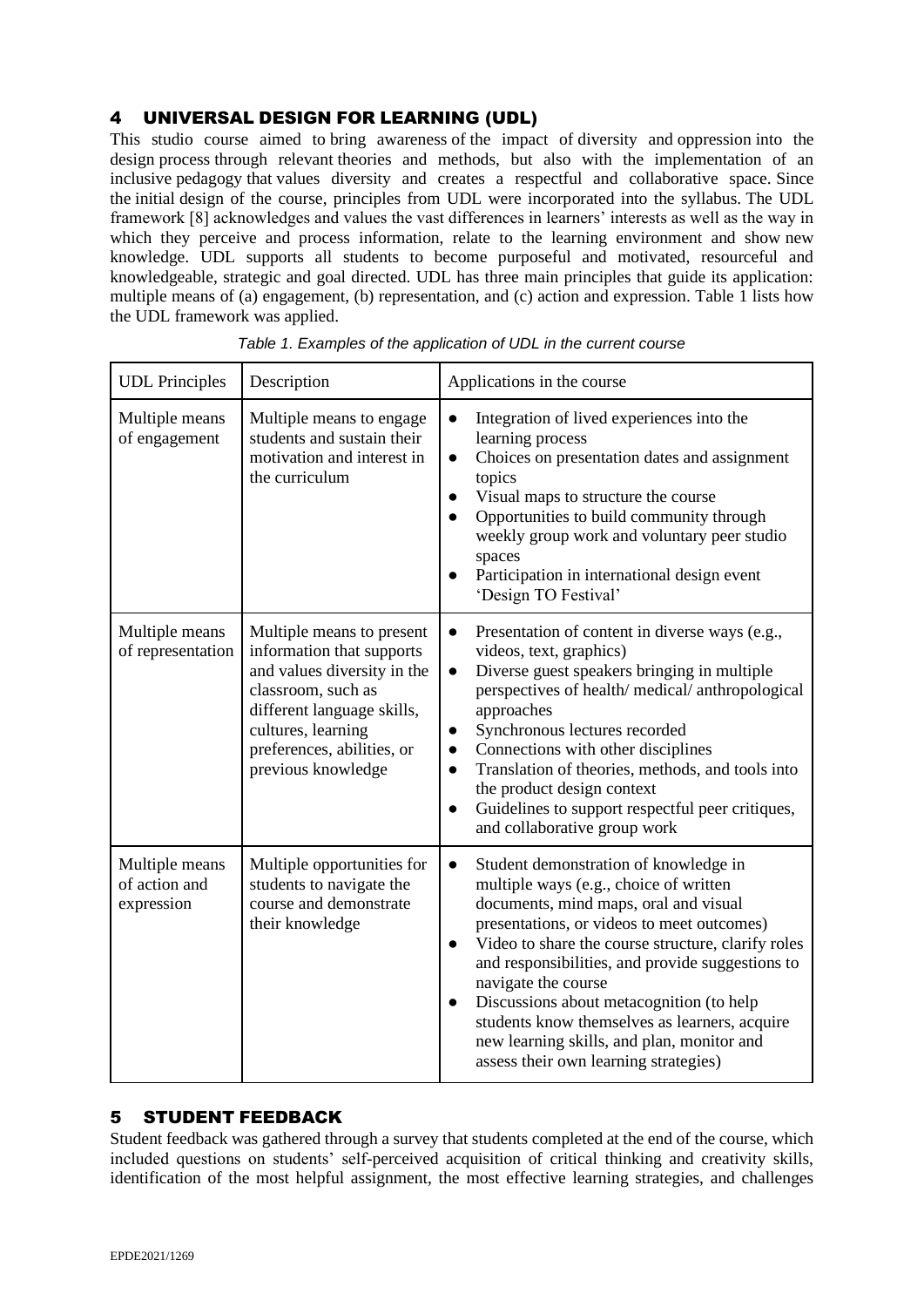within the course. This questionnaire encouraged students to reflect on their own learning journey, and it helped the instructor identify successes and challenges in the course. The questionnaire was completed by approximately 80% of the students. Since this activity was not designed as a research tool, it was not possible to complete a comprehensive qualitative data analysis in the current pilot. However, in the upcoming second iteration of the course, the authors are planning to incorporate qualitative and quantitative methods to critically assess the different components of the course.

When asked to identify the most helpful assignment, several students mentioned the Bandage project. Students described it as "impactful" as it helped them identify how social constructs and theories influence different scenarios. Students also appreciated many aspects of the final assignment (i.e., COVID-19 individual design project), in particular the appreciation of intersectionality, oppression, and accessibility during the prototyping phase. With regards to pedagogy, several students valued the inclusion of visualization tools to communicate information in more direct and accessible ways. Many students mentioned that they will be adopting these tools into their future practice. Finally, students explicitly highlighted how much they appreciated and learned through group work and peer studio spaces. They specifically mentioned how collaboration helped them navigate the course (especially in an online format), engage in critical analysis, learn from peers and stay accountable for the progress.

# 6 LAYERED APPROACHES TO ACCESSIBLE COURSE DESIGN

Figure 2 showcases our recommendations to create an accessible course that combines Critical Design, UDL and online teaching and learning best practices. The upper four layers in blue can be considered when designing an accessible learning environment for students, regardless of course content. The green layer at the bottom describes the course content, which can be adapted to multiple design courses. The red layer indicates access to physical facilities that were not possible during the pandemic but remain crucial for design studio practices.



*Figure 2. Diagram showing the layered approach to accessible teaching & learning*

# 7 REFLECTION/CONCLUSION

Situating this course content within the COVID-19 pandemic provided the context for the Design for Health course and allowed students to reflect on their own experiences. This approach helped students and faculty recognize the diversity of desirable interactions and outcomes through the understanding of socio-technical and cultural systems. This course applied critical design pedagogy to mentor responsible designers to become aware of systems of oppression when they design products, services and systems. Equally as important, the same principles were used to facilitate the course and provide accessibility and opportunities to all learners. We hope that these approaches helped students design a more equitable,